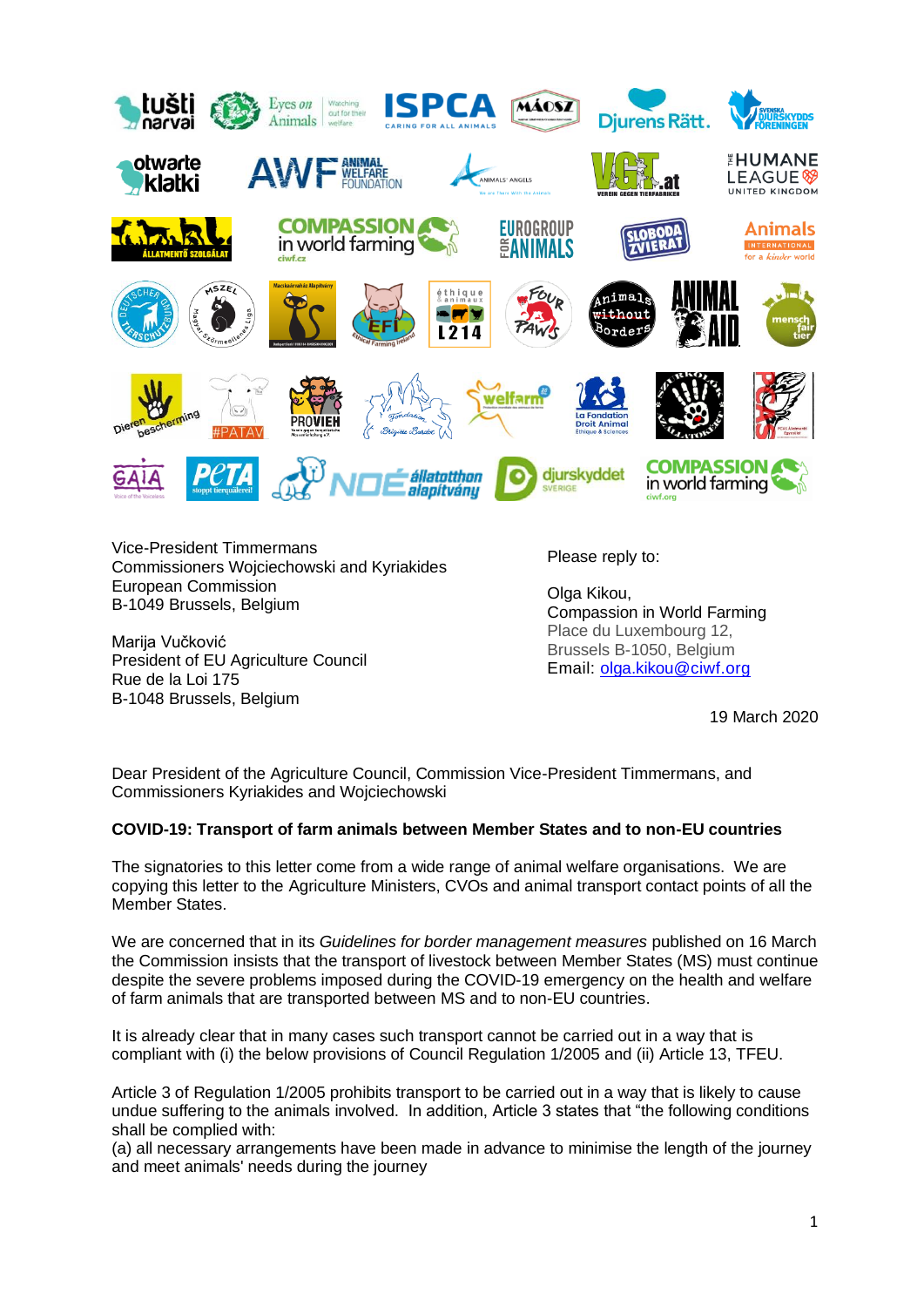(f) the transport is carried out without delay to the place of destination and the welfare conditions of the animals are regularly checked and appropriately maintained".

Article 22.2 provides that: "No consignment of animals shall be detained during transport unless it is strictly necessary for the welfare of the animals or reasons of public safety. … If any consignment of animals has to be detained during transport for more than two hours, the competent authority shall ensure that appropriate arrangements are made for the care of the animals and, where necessary, their feeding, watering, unloading and accommodation."

We are learning of livestock vehicles being refused entry to Croatia, and getting caught up in very long queues at certain borders between MS and at the exit point between Bulgaria and Turkey. The following are examples of current problems:

- Croatia is not permitting livestock vehicles coming from high-risk zones to enter the country. So the animals are stuck at the border. However, the high-risk zones are not clearly defined, and they are changing from hour to hour.
- At Polish borders, there are currently long waiting times. There are traffic queues of 40 km at the border between Lithuania and Poland and queues on the German side of the border with Poland of 65 km leading to waiting times of 18 hours. The fire brigade is trying to help families in cars and provides water for livestock trucks. The problem is exacerbated by the fact that the infrastructure of some border crossings in Poland does not enable animal transports to be prioritized.
- Queues at borders are stopping medical supplies and health professionals from getting through; it is even less likely that it will be possible to attend to the welfare of animals caught up in these queues.
- Animals' Angels (AA) were at the Bulgarian-Turkish border last week and there were immense truck queues. Drivers of livestock vehicles told AA that they needed three hours to move 300 m inside the border. Since last week the situation is likely to have got worse as Turkey and Bulgaria have now introduced further travel restrictions.

Recital 11 of Regulation 1/2005 states that the Regulation's "basic principle" is that "animals must not be transported in a way likely to cause injury or undue suffering to them"; this requirement is set out in Article 3. Accordingly, we believe that competent authorities are entitled and indeed obligated to prohibit a transport when there is a justified, serious and realistic possibility that undue suffering could be caused to the animals during transport.

Continuing with the trade in live animals poses threats not just to animals but to public health. We are faced with never-before seen measures to contain the spread. Schools, businesses, stores are closed, airlines have cancelled many flights, public transport is operating less frequently, etc. We are all asked to stay home as much as possible. Yet we allow animals to be transported everywhere and these animals do not go there by themselves but are driven or shipped by people to many destinations. Drivers, vessel crews, animal handlers, officials from the competent authorities and veterinarians, border crossing personnel, and loading/unloading personnel are all involved. There is a high risk for the drivers and animal handlers in the ports/borders and their families to get infected mainly because, unlike others who enter the EU, crew members of vessels are not required to be in quarantine upon their arrival. All of these people interact with others for every consignment and are at risk.

Moreover, when drivers enter third countries they are at risk of infecting others or of being infected themselves, which could overburden the inadequate health systems in third countries. Importing countries, many of which already have cases of COVID-19, should not be exposed to further infection by live exports from the EU. And of course, this risk of infection will continue when the vessel crews and drivers return to the EU after these journeys.

In light of all the above considerations, we urge the Commission and the Council to urgently: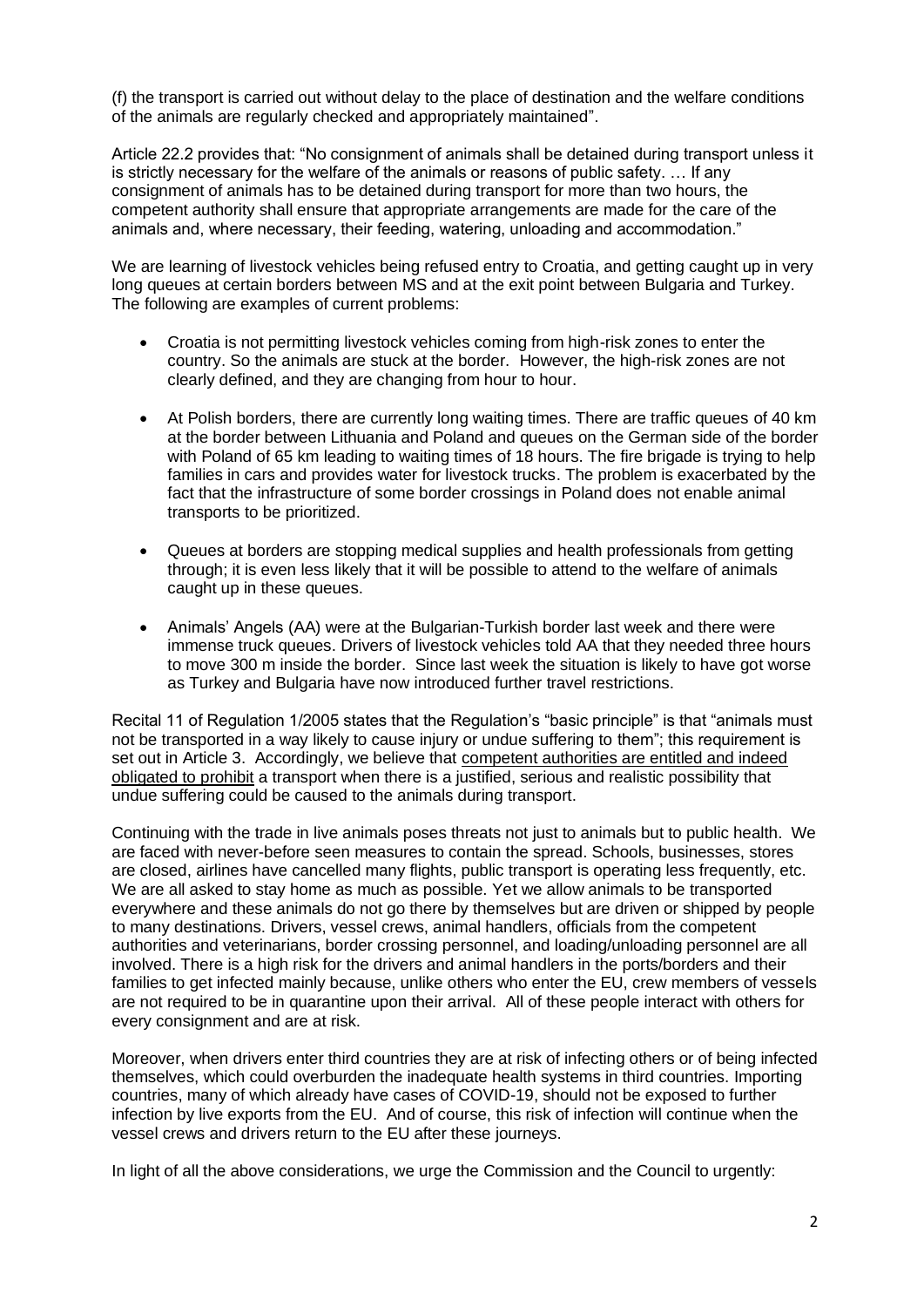- *Suspend all exports by land and by sea of live farm animals to non-EU countries.* There is a real risk that ships arriving in non-EU country ports will not be allowed to unload the animals as countries close their borders; this will lead to massive welfare problems. Also, in the current volatile situation organisers are most unlikely to comply with the Court of Justice *Zuchtvieh* ruling that Regulation 1/2005 must be complied with all the way through to the destination in the non-EU country. In addition, importing countries are even less likely than at present to be able to ensure that animals are slaughtered in accordance with the OIE standards on welfare at slaughter.
- *Suspend all transport of live farm animals on journeys over 8 hours between MS as neither veterinarians nor the police will have time during the COVID-19 crisis to enforce compliance with Regulation 1/2005 and to address the problems referred to above.*
- *Until the trade is suspended, the Commission and the MS must ensure rapid communication between CVOs and MS National Contact Points so that livestock organisers can avoid problems such as border crossings with long queues or countries that will not admit livestock vehicles from certain MS.*

The potential for long distance animal transport to spread diseases, some of them zoonotic, is deeply worrying. EFSA has said that the stresses associated with handling and transport may cause latent infections to proceed to clinical disease. EFSA states: "such animals are more likely to infect others during the journey or after arrival at their destination and in many cases (e.g. salmonellosis) this will also increase the risk to public health".<sup>1</sup> The EU should not risk adding other threats to public health by insisting on the continuation of long distance animal transport at a time when long border delays result in increased stress and so heightened disease risk.

EFSA has recommended: "An overall strategy is also, when possible, to avoid transport of live animals. Breeding animals may be replaced with the less risky use of semen or embryos and long distance transport of animals for finishing or slaughter may be replaced by the transport of carcasses and food products."<sup>2</sup> The time has come for a radical rethink of animal transport. The EU should embrace the position of the Federation of Veterinarians of Europe which states: "Animals should be reared as close as possible to the premises on which they are born and slaughtered as close as possible to the point of production".<sup>3</sup>

The Commission's decision to insist on continued transport appears to have been taken without any reference to Article 13 TFEU which requires the EU, when formulating and implementing its policies on the internal market, agriculture and transport, to pay "full regard to the welfare requirements of animals". Insisting on continued transport of animals between MS and to non-EU countries despite the increased delays and enforcement difficulties resulting from COVID-19 and the increased difficulty in non-EU importing countries in achieving compliance with OIE welfare standards pays no regard to animal welfare rather than the full regard required by Article 13.

We respectfully urge you to take the steps set out above.

Yours sincerely,

Allatmento Szolgalat Animal Aid, Isobel Hutchinson, Director Animal Welfare Foundation, Iris Baumgärtner, Vice-Chair Animals Angels, Julia Havenstein, Vorsitzende Animals International, Gabriel Paun, EU Director Animals without Borders, Anita Euschen Compassion in World Farming, Peter Stevenson, Chief Policy Advisor Compassion in World Farming Czechia, Romana Sonkova, Head of Office Compassion in World Farming EU, Olga Kikou, Head of Office Deutscher Tierschutzbund, Thomas Schröder, President Dieren Bescherming, G.P. van den Berg, Program manager farm animals Djurens Rätt, Linda Björklund, Ethologist and farm animal welfare officer